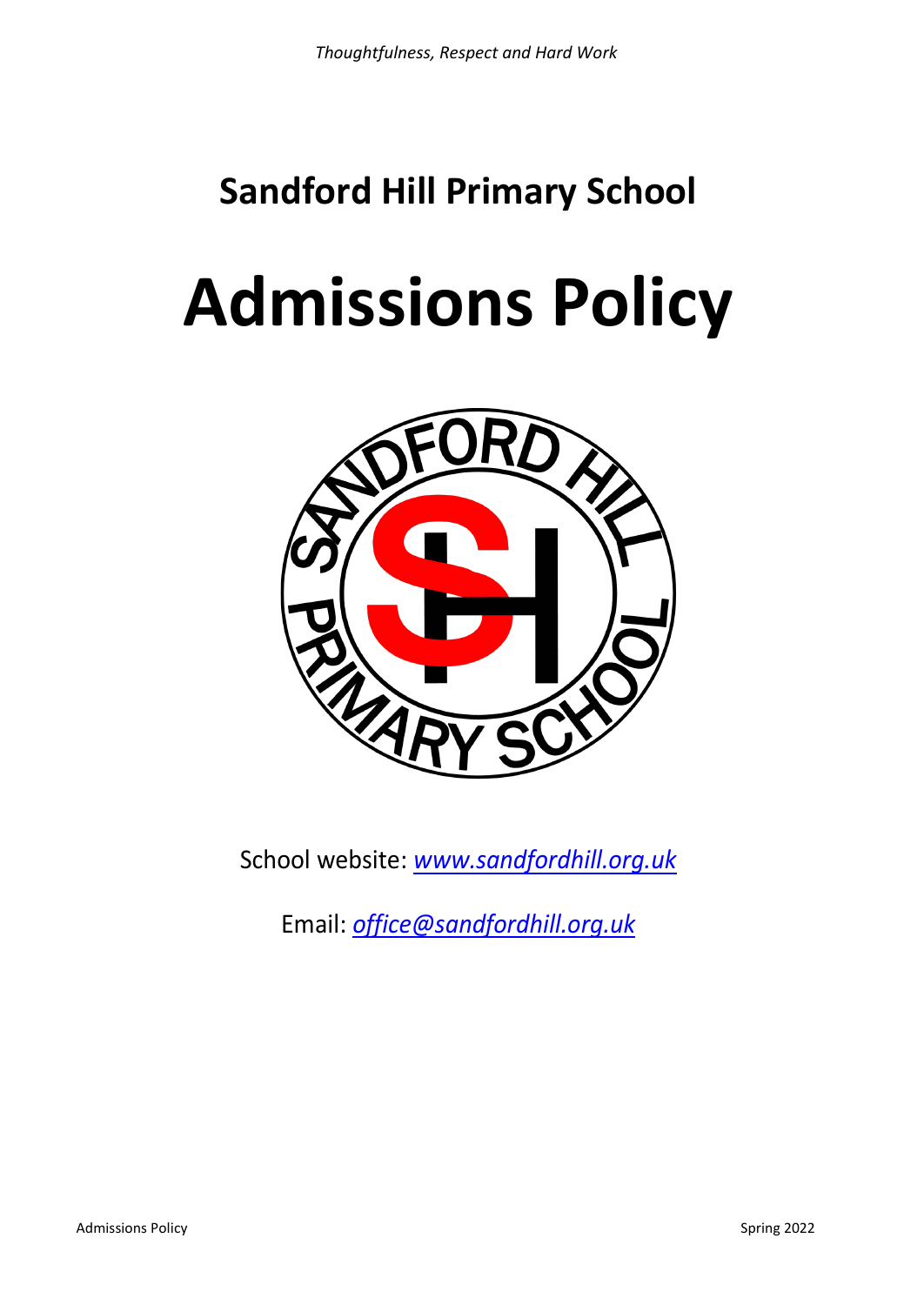*SANDFORD HILL PRIMARY FOLLOWS THE STOKE-ON-TRENT ADMISSION ARRANGEMENTS FOR COMMUNITY AND VOLUNTARY CONTROLLED NURSERY SETTINGS, PRIMARY SCHOOLS AND SECONDARY SCHOOLS.*

## **1. Nursery Provision**

1.1. Children aged three years by the 31 August are able to attend a nursery class or school in September. Attendance at Nursery, whilst not a requirement at this age, is strongly advocated by this school due to the significant benefits the children experience.

The admission number of Sandford Hill's Nursery is 52 children.

Sandford Hill Primary offers a 30 hour Nursery provision.

15 hours of this is funded by the local authority Monday to Friday Fri 9.00 a.m. - 12.00 p.m.

From September 2022, the 15 hours afternoon provision is at no cost to all parents/carers.

However, it is expected that all those working parents eligible for Government funding make application for the entitlement, for the benefit of the children's education.

Eligibility for the funding is where both parents or single parent is working 16 hours or more a week.

For more information and to make an application scroll down to the fourth item "30 hours free childcare" on [www.childcarechoices.gov.uk.](http://www.childcarechoices.gov.uk/)

**Charging** - Where a parent/both parents are known to be working, and therefore eligible, but fail to make application for the funding, then they shall be charged £50 per week until such time as their application is accepted and the funding is received.

PLEASE NOTE: Nursery education is non-statutory and is entirely separate from reception class admissions. Admission to the nursery DOES NOT guarantee a place in our school's reception class.

#### **1.2. Oversubscription Criteria**

Where there are more applications for a nursery setting than there are places the following priorities will be used, in order, to allocate places:

- 1. Children in the care of the local authority and children who were previously looked after but ceased to be so because they were adopted (or became subject to a residence order or special guardianship order).
- 2. Children living within the catchment who have an elder brother or sister at the school who will still be attending at the time of admission.
- 3. Other children living within the catchment area of the school.
- 4. Children living outside the catchment who have an elder brother or sister at the school who will still be attending at the time of admission.
- 5. Children who live nearest to the school as determined by a straight- line measurement from the front door of the child's home address to the main entrance of the school.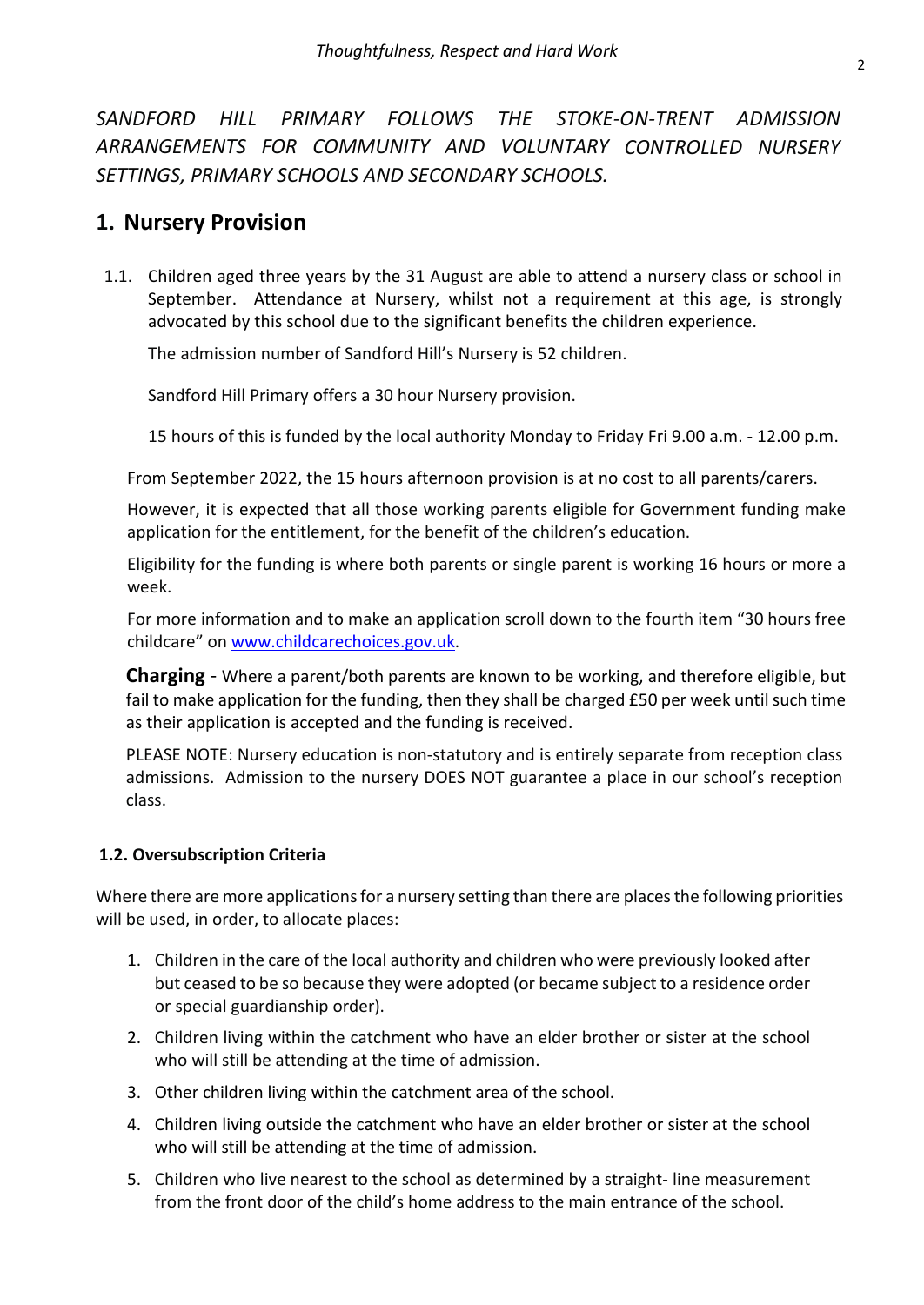- 1.3. Once the year group admission number is reached, a waiting list, based on these criteria, will be held until the end of September of that academic year.
- 1.4. Attendance at a particular nursery setting will not guarantee admission to a reception class at the same school.
- 1.5. As nursery education is not compulsory there is no right of appeal against the refusal of a place. However, every effort will be made to accommodate the wishes of parents.

# **2. Primary Provision**

- 2.1. Full time places in Foundation 2 (Reception) classes at Sandford Hill is in line with schools in Stoke- on-Trent and are available in the September of the academic year in which a child becomes five years old. As a community school all applications for admission to Sandford Hill Primary at 4+ are managed by Stoke-on-Trent City Council. To help this process applicants are required to fill out a common application form. This can be done on-line.
- 2.2. Sandford Hill Primary has a Pupil Admission Number (PAN) for each year group, including the Foundation 2 (Reception) year group. Sandford Hill's admission number for Foundation 2 (Reception) is 60. This PAN is based upon the school's net capacity. Places will be offered up to but not exceeding the PAN. Regulations also require that Foundation 2 (Reception) and Infant classes must have no more than 30 pupils to each teacher.
- 2.3. Parents are asked to name three schools, in order of preference, which they would like their child to attend. Admissions authorities have to consider preferences in accordance with their published admissions criteria. They cannot take account of where the school is placed in the order of preferences.

#### 2.4. **Oversubscription Criteria**

Where there are more applications for Sandford Hill Primary School than there are places available, the Council will use the following priorities, in order, to allocate places:

- 1. Children cared for by a local authority and children who were previously looked after but ceased to be so because they were adopted (or became subject to a residence order or special guardianship order).
- 2. Children living in the catchment area of the school who have an older brother or sister attending at the time of admission.
- 3. Other children living within the catchment area of the school.
- 4. Children living outside the catchment area of the school who have an elder brother or sister at the school at the time of admission.
- 5. Children who live nearest to the school as determined by a straight line measurement from the front door of the child's home address to the main entrance of the school.
- 2.5. If priorities have to be decided within any of these categories, children will be placed in order of priority using distance from their home to the main entrance of the school as measured by straight line. The Council will also consider any reasons put forward by parents in support of their preference. These reasons should be supported with evidence wherever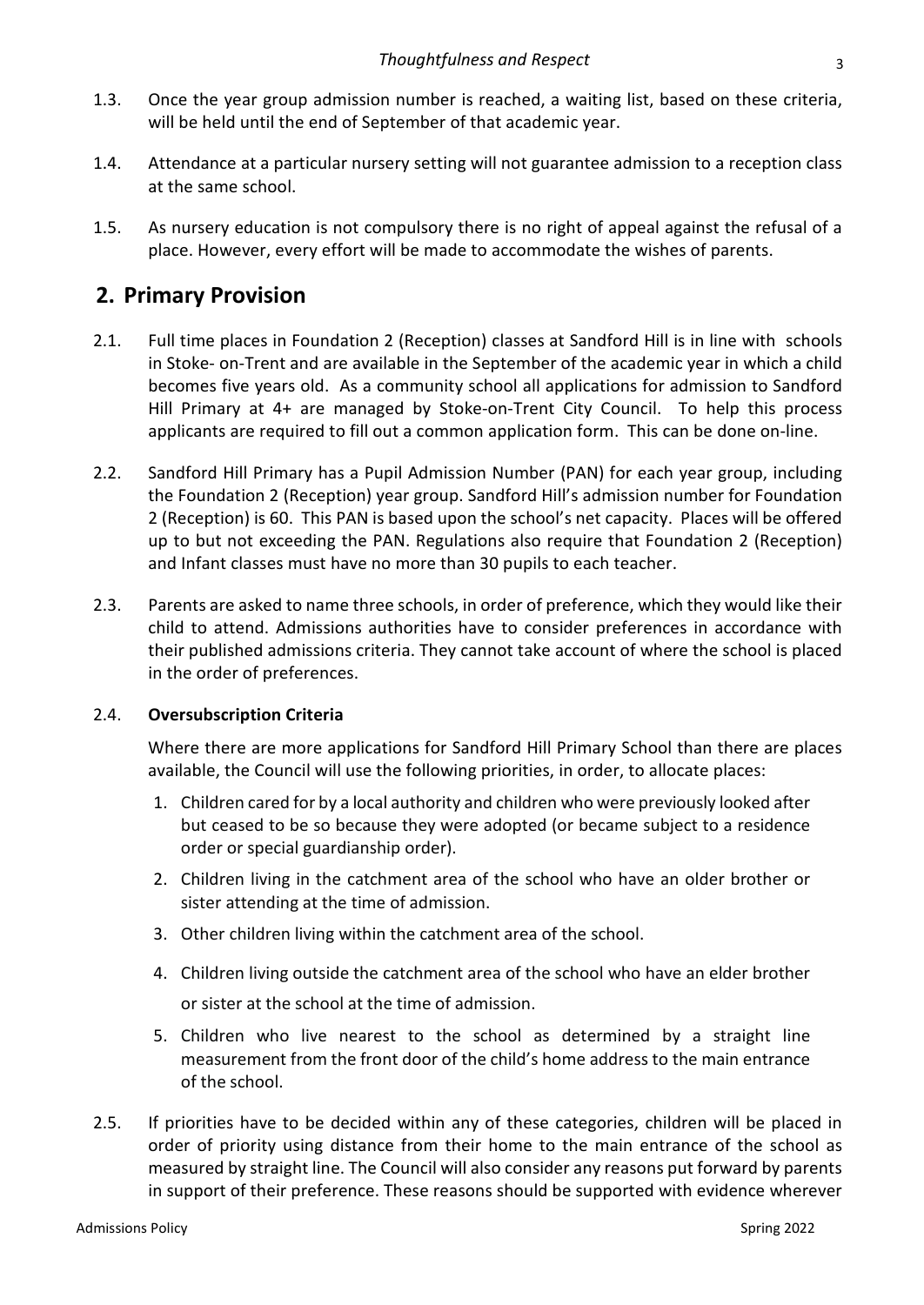possible. If the reasons concern the child's health or social wellbeing, the evidence should be provided by a medical practitioner or other social care professional. If the Council considers that the reasons for a place at a particular school are sufficiently strong, it will place the child on the school list above those whose position is based upon the distance criterion.

- 2.6. The Council also has to comply with the "Infant Class Size" regulations, which state that infant classes must not exceed 30 pupils. If an infant class is full, a waiting list based on the above criteria will be held until the end of December of that academic year. Parents must ask to be placed on the waiting list of a school or schools – it will not happen automatically.
- 2.7. For admission purposes, an older brother or sister is defined as a child who lives at the same address and who is the brother/sister, half-brother/sister (i.e. share one common parent), or step brother/sister (i.e. related by parent's marriage) of the child for whom the place is being requested. It also includes any other child living at the same residence under the terms of a Residence Order.
- 2.8. Special arrangements will apply if there is space for only one of a set of twins or triplets or other multiple births. In this circumstance the Council will admit above the admission number (AN) unless it is impossible to accommodate siblings in such a way, when the parents will be asked make a decision on behalf of the family.
- 2.9. Deferred places For admission to the 2018–19 school year, and subsequent years, children have to start school in the September following their fourth birthday. Parents of children who are offered a place at school before they are of compulsory school age are allowed to defer their child's entry until later in the school year. Parents may apply for a deferred place at a school offering them a place in the Foundation 2 (Reception) year at 4+ and they will be treated in the same way as all other applicants. On request, the place will be held but a parent cannot defer entry beyond the beginning of the term after the child's fifth birthday, nor beyond the academic year for which the original application was accepted.
- 2.10. Part-time provision parents can request that their child takes up the place part-time until the child reaches compulsory school age.
- 2.11. Where applicants are unsuccessful in securing a place at their preference school, an appeal against the decision can be made to an independent appeals panel set up by the City Council.

### **3. Additional Notes**

- 3.1. Sandford Hill Primary School requires parents/carers to present the original full birth certificate at the time of submitting an admission form to the school.
- 3.2. Sandford Hill Primary School requires signed consent from all those with parental responsibility.
- 3.3. Pupils with a Statement of Special Educational Need are considered separately and before everyone else and must be accepted by the school named on their Statement. They will count towards the school's admission number.
- 3.4. Late applications will be considered alongside those received by the closing date, only in the